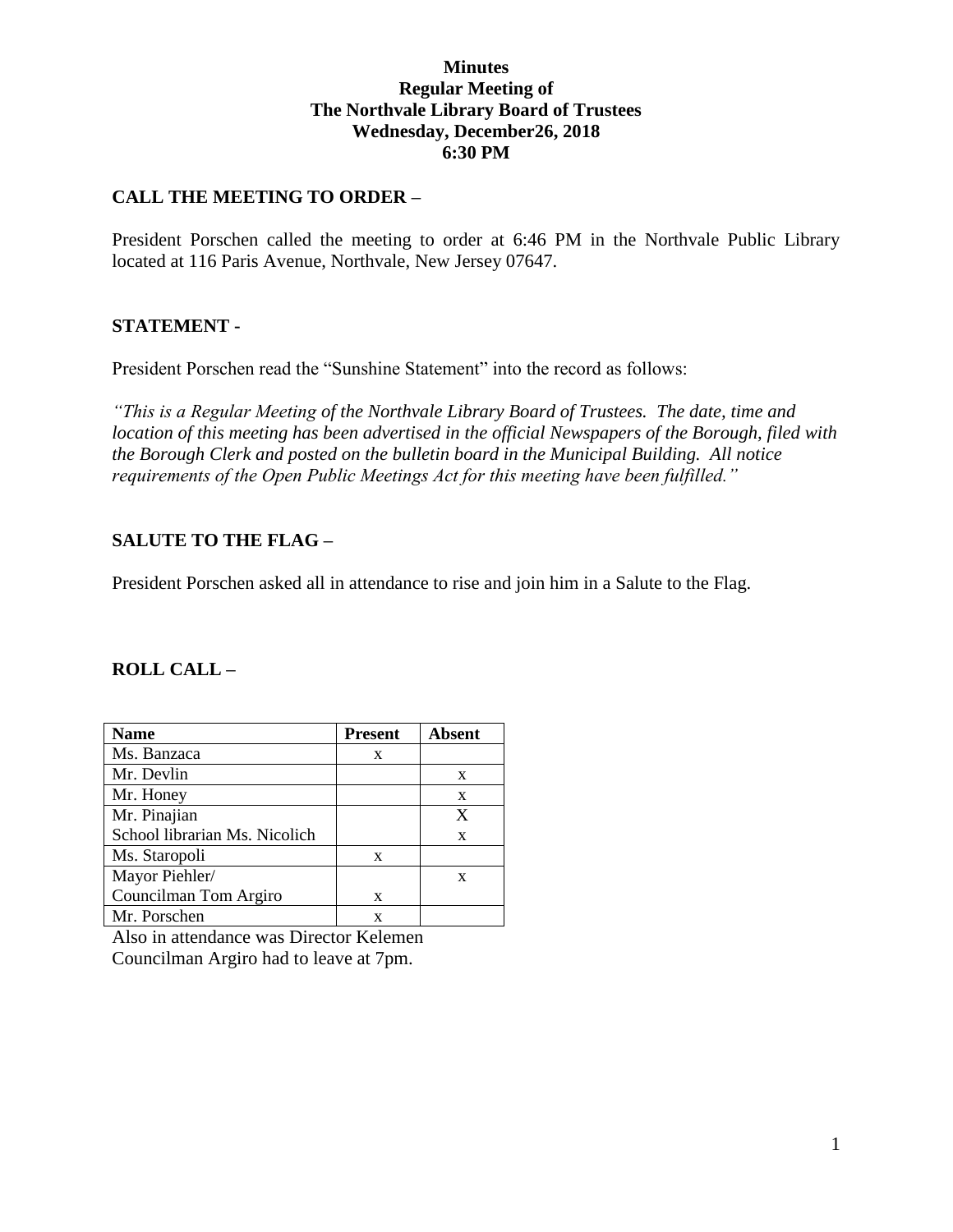# **APPROVAL OF MINUTES**

Resolved to approve the minutes from the November 28, 2018 regular board meeting which includes the budget.

The minutes were adopted on a roll call vote as follows:

| <b>Name</b>   | <b>ACTION</b> | <b>YES</b> | NO | <b>ABSENT</b> | <b>ABSTAIN</b> |
|---------------|---------------|------------|----|---------------|----------------|
| Ms. Banzaca   | second        | X          |    |               |                |
| Mr. Devlin    |               |            |    | X             |                |
| Mr. Honey     |               |            |    | X             |                |
| Mr. Pinajian  |               |            |    | X             |                |
| Ms. Nicolich  |               |            |    |               |                |
| Ms. Staropoli | motion        | X          |    |               |                |
| Mayor Piehler |               |            |    |               |                |
| Mr. Argiro    |               | X          |    |               |                |
| Mr. Porschen  |               | X          |    |               |                |

### **GENERAL DISCUSSION –**

The trustees had a discussion on the committees and the offices for next year.

## **Director's Report**

Administrative

Library Cards: 1593 patrons registered as of December 21, 2018. 14 new cards since the November report.

Staff Development

I would like permission to close the library for 3 hours on a weekday in February 2019 to host a staff training on how to better assist library patrons with autism. The training will be conducted by Heart To Heart & Associates, LLC.

#### BCCLS

Jennifer attended System Council December meeting BCCLS hired new Delivery Manager. Her start date is January 14, 2019. Additional \$9k for BCCLS delivery to be billed quarterly BCCLS Exec. Director will be making a site visit to each BCCLS library to meet staff of all 77 BCCLS libraries in coming months.

Building & Grounds Library Book Drop has been fixed/stabilized by DPW Library toilet water running; recalled piece was ordered and delivered by DPW; FMII replacement kit (rod actuation) installed by on December 21. Advised by worker that library toilet also needs new hoses.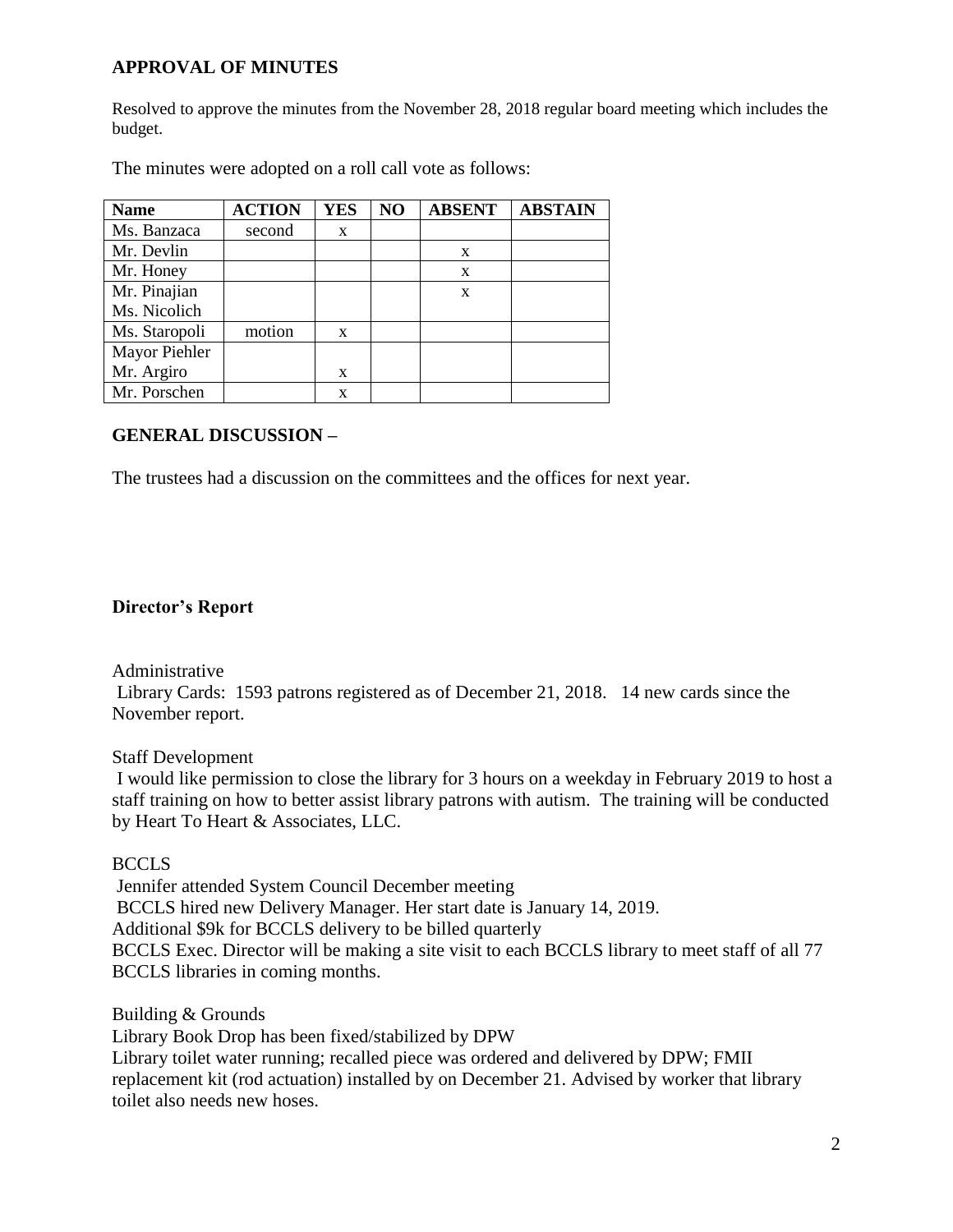Library outdoor front entrance lighting: poor visibility in evening; notified DPW; waiting resolution Attended Safety Meeting at Borough Hall on Friday, December 2

#### Strategic Planning

Architect Roy Sokoloski and associate Kent Lieu had a scheduled visit to the Northvale Library from 10:30-5 on December 12th to see the daily activities of the library during regular operating hours (delivery, circulation, tech. processing, full day of programs, storage, patron usage) Provided architect with a current listing of volumes, categorized by Adult, Children, YA, Media Roy will follow up in early 2019.

### Community

Northvale School: Emily was invited to attend Northvale School's annual Read-AThon Kick Off, Dec. 19 where she read to a 2nd grade class. Emily was invited to return to Northvale School for the closing ceremony for Read-A-Thon on March 1, 2019.

Senior Center: Jennifer coordinated program with Pam from Senior Center. Organized a cosponsored blues music history concert for adults to take place at the Senior Center on Wednesday, January 30th at 1 pm. All adults are welcome.

Borough: Library remained open for annual Borough Tree lighting ceremony to provide restroom and a warm space for participants; Emily & Jennifer greeted patrons

Friends: Jennifer attended Friends of the Northvale Library annual Growler & Gil Fundraiser as "Local Celebrity."

Jennifer and Emily attended Friends of the Northvale Library December meeting

The Friends of Northvale Library sponsored end of year lunch for library staff from D'Andrea's.

Thank you to Friends group for providing a nice luncheon for the staff to celebrate a good year of library teamwork.

## **Friends of the Library Report**

**Ms. Kathy Brunet – 417 Crest Drive** gave her report from the Friends:

The Growler and Gil fundraiser raised \$2700. The holiday/wrapping in the library was also a success.

The Friends donated a Nintendo switch gaming system to the library and also sponsored the staff luncheon.

The Board of Trustees thanked the Friends for all they do

## **Treasurer's Report**

See attached budget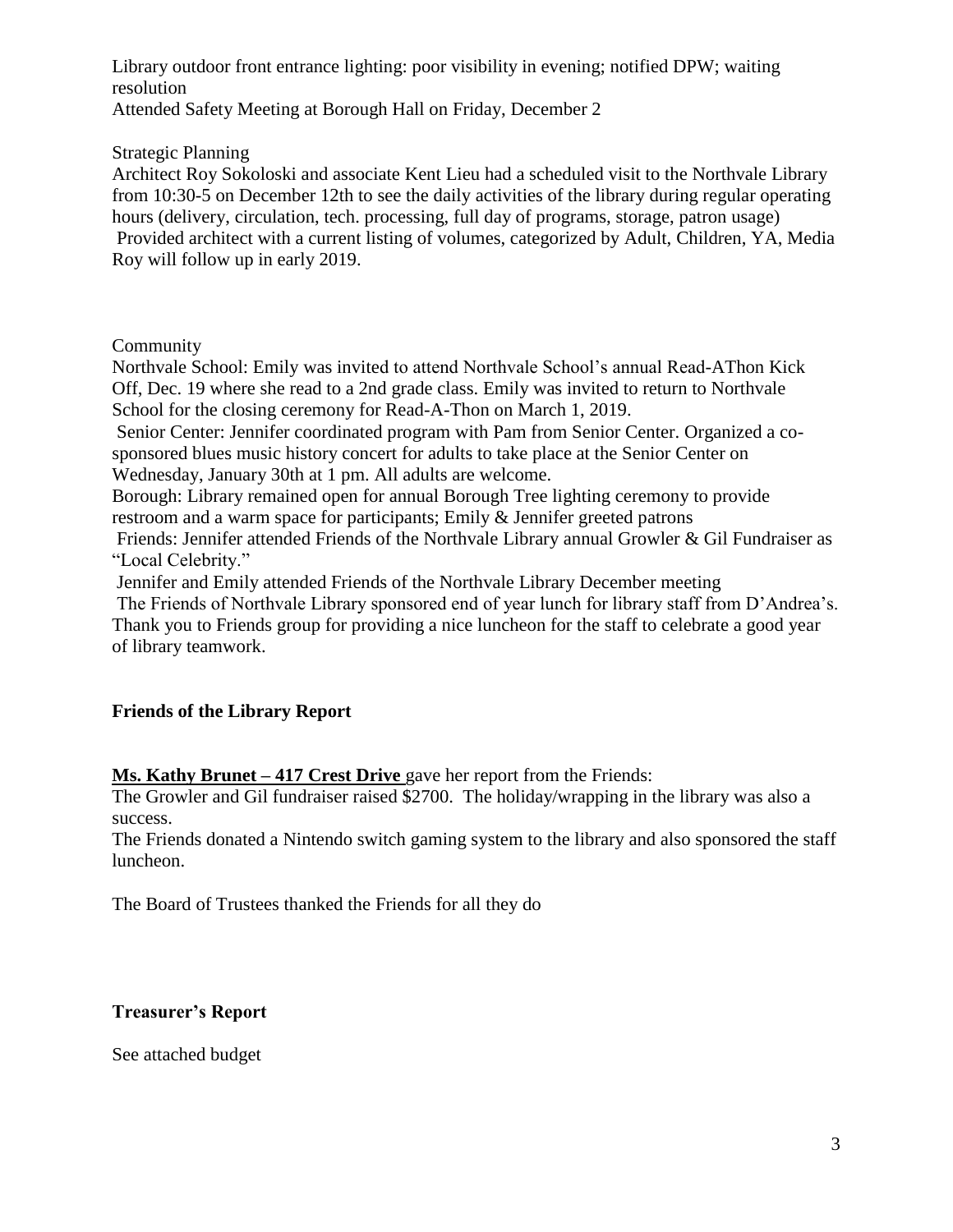# **ROLL CALL VOTES –**

Resolved to approve the claims list for the month of December in the amount of \$5786.98

| <b>Name</b>   | <b>ACTION</b> | <b>YES</b> | N <sub>O</sub> | <b>ABSENT</b> | <b>ABSTAIN</b> |
|---------------|---------------|------------|----------------|---------------|----------------|
| Ms. Banzaca   |               | X          |                |               |                |
| Mr. Devlin    |               |            |                | X             |                |
| Mr. Honey     |               |            |                | X             |                |
| Mr. Pinajian  |               |            |                | X             |                |
| Ms. Nicolich  |               |            |                |               |                |
| Ms. Staropoli | motion        | X          |                |               |                |
| Mayor Piehler |               |            |                |               |                |
| Mr. Argiro    |               | X          |                |               |                |
| Mr. Porschen  | second        | X          |                |               |                |

The resolution was adopted on a roll call vote as follows:

Resolved to approve the following Wednesday Meetings for 2019: 1/23, 2/27, 3/27, 4/24, 5/22, 6/26, 7/24, 8/28, 9/25, 10/23, **11/20**, **12/18.** It will be the fourth Wednesday of each month except November and December it will be the third Wednesday because of the holidays.

The resolution was adopted on a roll call vote as follows:

| <b>Name</b>   | <b>ACTION</b> | <b>YES</b> | NO | <b>ABSENT</b> | <b>ABSTAIN</b> |
|---------------|---------------|------------|----|---------------|----------------|
| Ms. Banzaca   |               | X          |    |               |                |
| Mr. Devlin    |               |            |    | X             |                |
| Mr. Honey     |               |            |    | X             |                |
| Mr. Pinajian  |               |            |    | X             |                |
| Ms. Nicolich  |               |            |    |               |                |
| Ms. Staropoli | motion        | X          |    |               |                |
| Mayor Piehler |               |            |    |               |                |
| Mr. Argiro    |               | X          |    |               |                |
| Mr. Porschen  | second        | X          |    |               |                |

Resolved to approve the closing of the library for 3 hours on a weekday in February 2019 to host a staff training on how to better assist library patrons with autism. The training will be conducted by Heart To Heart & Associates, LLC.

| <b>Name</b>   | <b>ACTION</b> | <b>YES</b> | NO | <b>ABSENT</b> | <b>ABSTAIN</b> |
|---------------|---------------|------------|----|---------------|----------------|
| Ms. Banzaca   | second        | X          |    |               |                |
| Mr. Devlin    |               |            |    | X             |                |
| Mr. Honey     |               |            |    | X             |                |
| Mr. Pinajian  |               |            |    | X             |                |
| Ms. Nicolich  |               |            |    |               |                |
| Ms. Staropoli | motion        | X          |    |               |                |
| Mayor Piehler |               |            |    |               |                |
| Mr. Argiro    |               | X          |    |               |                |
| Mr. Porschen  |               | X          |    |               |                |